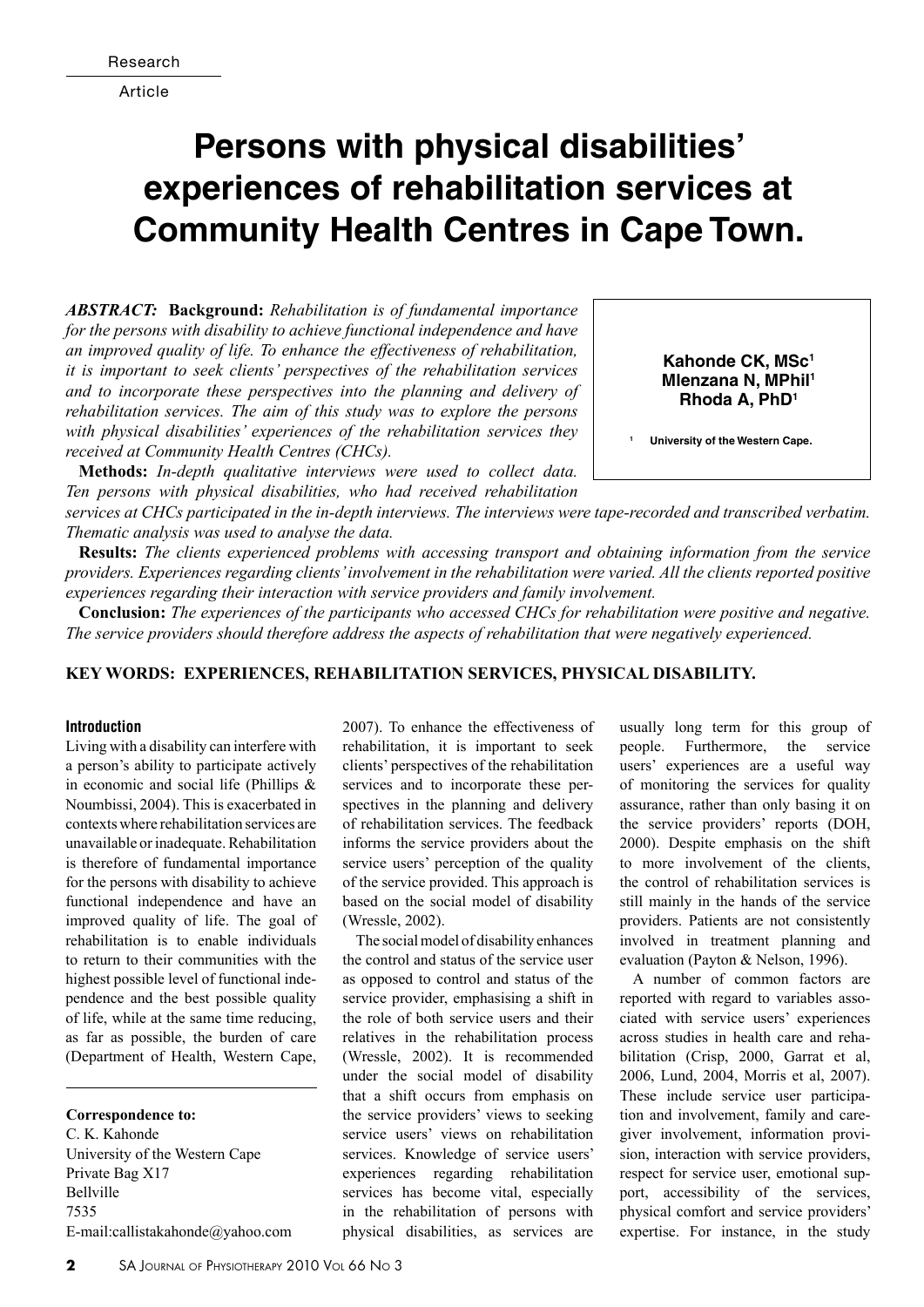based on stroke service in the United Kingdom, Morris et al (2007), reported that individual information about the stroke and treatment and what to expect after discharge were highlighted as problem areas and lack of information engendered anxiety among the clients and their families. Crisp (2000) reported that in Australia, disabled people were concerned about lack of quality in their relationships with health and rehabilitation professionals.

Historically in South Africa, rehabilitation services within the public sector were predominantly located within secondary/tertiary institutions. These services focused on individual therapy utilising the medical model approach (Office of the Deputy President, 1997). Since the last decade, there has been a shift from delivering health services at tertiary level facilities to primary health care services (Department of Health, Western Cape, 2003). Community Health Centres (CHCs) were designed to offer primary health care services within communities. These centres, which are the setting for the present study, should offer preventative, promotive, curative and rehabilitative services (ANC, 1994). The rehabilitation services at these centres are offered by physiotherapists and occupational therapists (Chief Physiotherapist, CMHD, personal communication, September 2008). The rehabilitation services provided include individual and group treatment sessions, support groups, home and work visits and training of carers and community members (Rhoda, 2002; de la Cornellere, 2006).

Although rehabilitation services have been offered at CHCs for more than a decade, there is minimal information gathered and documentation regarding the service users' experiences of these services. Hence, the aim of this study was to explore the persons with physical disabilities' experiences of rehabilitation services received at CHCs in Cape Town Metro Health District.

#### **Methods**

#### **Design**

The study used both qualitative and quantitative methods. The qualitative study design and findings will be reported in this paper and the quantitative part of the study is reported elsewhere. The qualitative study used in-depth interviews to explore the experiences of persons with physical disabilities regarding rehabilitation services at CHCs in Cape Town Metro Health District.

#### **Sample**

The sample consisted of ten individuals purposefully selected from the persons with physical disabilities who had received rehabilitation services at the CHCs for a period of three months or more. The persons receiving rehabilitation at the centres include those with conditions such as stroke, amputations, head injuries and spinal cord injuries (Chief Physiotherapist, CMHD, personal communication, September 2008). The characteristics considered for the selection of the participants were age, gender, duration of rehabilitation and diagnosis.

#### **Instrumentation**

An interview guide which consisted of open-ended, non-directive questions was used to explore the participants' experiences regarding accessibility of the services, service user's interaction with service providers, participation and involvement of the service user, family and caregiver involvement in the rehabilitation process and information regarding disability and support services for persons with disability. Probes were used to obtain in-depth descriptions of the participants' experiences with the rehabilitation services received. The areas which were explored were identified from the literature (Crisp, 2000; Lund, 2004; Garrat et al. 2006)

To ensure trustworthiness (Lincoln and Guba, 1985) in this study, the interview guide was developed after the researcher conducted a literature review (Payton et al. 1998; Morris et al. 2007) to find out what most clients with physical disabilities have reported as their experiences of health care and rehabilitation services they received. Once the interview guide was developed, two individuals with expertise in the field of disability and rehabilitation, who also have experience of working with persons with physical disability at CHCs, were requested to

review the guide to ensure that all the relevant concepts relating to service users' experiences with rehabilitation services were explored.

#### **Procedure**

Selected participants were contacted telephonically to explain the purpose of the study and were requested to participate in the study. An appointment to conduct the interviews was made with those who agreed to participate in the study during telephone conversations. The interviews occurred at a time and place that was convenient for the participants. Eight of the interviews were conducted at the CHCs and the remaining two were conducted at the participants' workplaces. Participants who travelled to the CHCs were provided with money for transport. Written informed consent was obtained before the interviews took place. The interviews were conducted in quiet rooms that were private, comfortable, and non-threatening to the participants or within a cubicle in the physiotherapy department. The participants were given an option of the language in which the interviews could be conducted. Four of the interviews were conducted in isiXhosa by a physiotherapist knowledgeable in the field of rehabilitation who was fluent in the language. The remaining six were conducted in English by the primary author. All the interviews were tape-recorded after consent to do so was gained from the participants.

## **Data analysis**

Analysis of data began with verbatim transcriptions of all the interviews. A person who was fluent with the specific language, that is, English or isiXhosa transcribed the interviews. The transcripts were then compared to the voice recordings to verify accuracy. The isiXhosa transcripts were translated into English after the recordings were verified. Data analysis was done using the following predetermined themes: accessibility, involvement of participants in their rehabilitation, involvement of family and caregivers in the rehabilitation process, interaction of service providers with the participants and information given by the service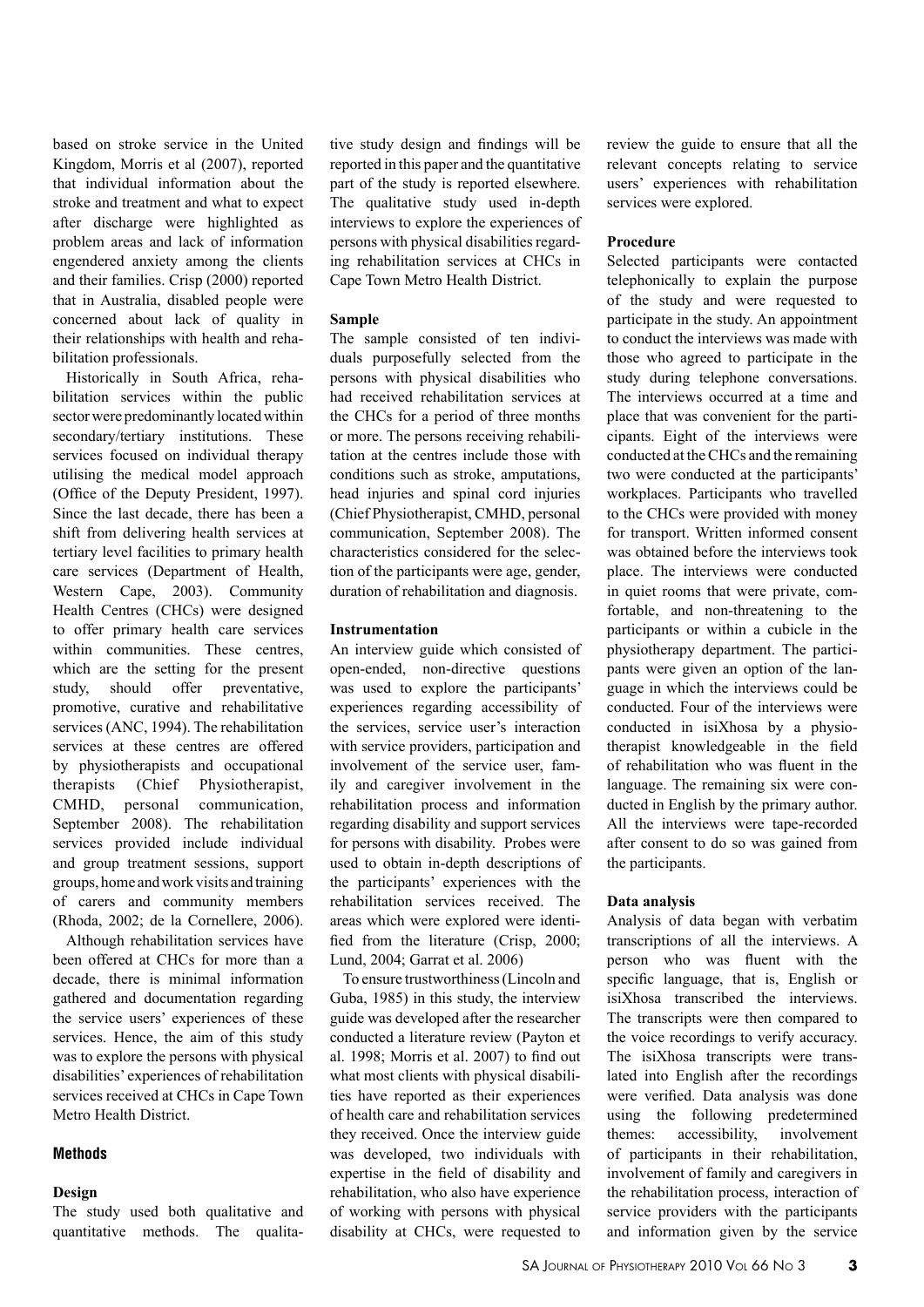providers. Each theme was coded into categories of related information and corresponding verbatim quotations were put under different categories to support each theme. Two individuals with expertise in the field of disability and rehabilitation did peer reviewing of the transcripts to verify the identified themes and categories.

## **Ethical considerations**

The study obtained ethical approval from the University of the Western Cape's Senate Research Grants and Study Leave Committee and the Director of the Cape Metro District Health Services. Informed consent was obtained from each participant and confidentiality was maintained by keeping the transcripts and the tape recorder in locked cardboards. Permission was also sought from each participant to record the interviews. Participants were informed that they could withdraw anytime during the interviews without fear of losing any of their entitlements. Confidentiality was maintained by using pseudonyms throughout the study (C1-C10), instead of participants' actual names.

## **Results and Discussion**

## **Participants' characteristics**

The study sample consisted of four females and six males. The mean age of the participants was  $51$  years (SD= 8.9). The participants' characteristics were as shown in **Table 1**.

## *Accessibility of the services*

The main issues that arose under this theme were transport and physical access. The participants expressed the challenges experienced while accessing the centres to receive rehabilitation. The public transport system was not accessible to people with disabilities. In previous findings, persons with disabilities have indicated that they experienced problems with stopping the buses and taxis as well as overcrowding of these vehicles (Office of the Premier Western Cape, 2002). The participants in the present study also reported that they had similar problems with accessing public transport as is highlighted in the following quotations:

| Table 1: Participants' characteristics |  |
|----------------------------------------|--|
|----------------------------------------|--|

| <b>Name</b>    | Gender | Age (yrs) | <b>Diagnosis</b>                      | <b>Time since</b><br>acquiring<br>disability (yrs) |
|----------------|--------|-----------|---------------------------------------|----------------------------------------------------|
| C <sub>1</sub> | female | 50        | stroke                                | 0.25                                               |
| C <sub>2</sub> | male   | 33        | head injury                           | $\overline{4}$                                     |
| C <sub>3</sub> | male   | 48        | spinal cord<br>injury<br>(paraplegia) | 18                                                 |
| C <sub>4</sub> | female | 65        | stroke                                | 0,25                                               |
| C <sub>5</sub> | female | 63        | stroke                                | 0.5                                                |
| C6             | female | 47        | below knee<br>amputation              | $\mathbf{1}$                                       |
| C7             | male   | 54        | head injury                           | 2                                                  |
| C <sub>8</sub> | male   | 53        | spinal cord<br>injury<br>(paraplegia) | 3                                                  |
| C <sub>9</sub> | male   | 49        | head injury                           | 2                                                  |
| C10            | male   | 50        | spinal cord<br>injury<br>(paraplegia) | 11                                                 |

*"The taxis are not the same, there are those who stop for me and some others don't…" (C8, paraplegia).*

*"It's not easy for me you see, sometimes those taxis don't stop for me, I have to find my own transport to come to the day hospital..." (C3, paraplegia).*

The problems faced when using public transport meant that the participants had to hire transport from neighbours and had to pay a fee, which obviously strained them financially as is expressed below by a person with a stroke.

*"My son brings me. If he can't I have to ask someone to take me to the hospital then we must pay. We pay R50, or whatever they charge, paying is the problem you see…" (C4, stroke).*

The lack of appropriate transport results in poor attendance of follow-up treatments sessions as was reported by two studies conducted in Cape Town.

Whitelaw et al (1994) found that rehabilitation of stroke clients at a tertiary hospital in Cape Town was unsatisfactory because of poor attendance due to transport problems. De la Cornillere, (2007) also reported that at one of the CHCs in Cape Town transport was the major problem interfering with attendance of rehabilitation sessions.

Some of the participants did not utilise transport as they walked to the centres. Walking was also difficult as they got tired as is expressed by the following participant:

*"I am so busy experiencing like now I am experiencing problems walking. I get tired man, but I still walk…" (C2, head injury).*

Community ambulation has been reported as a major challenge for people who have impairments as a result of a stroke (Lord et al., 2008). It is therefore important that the public transport system is "flexible and accessible" as recommended by the Integrated National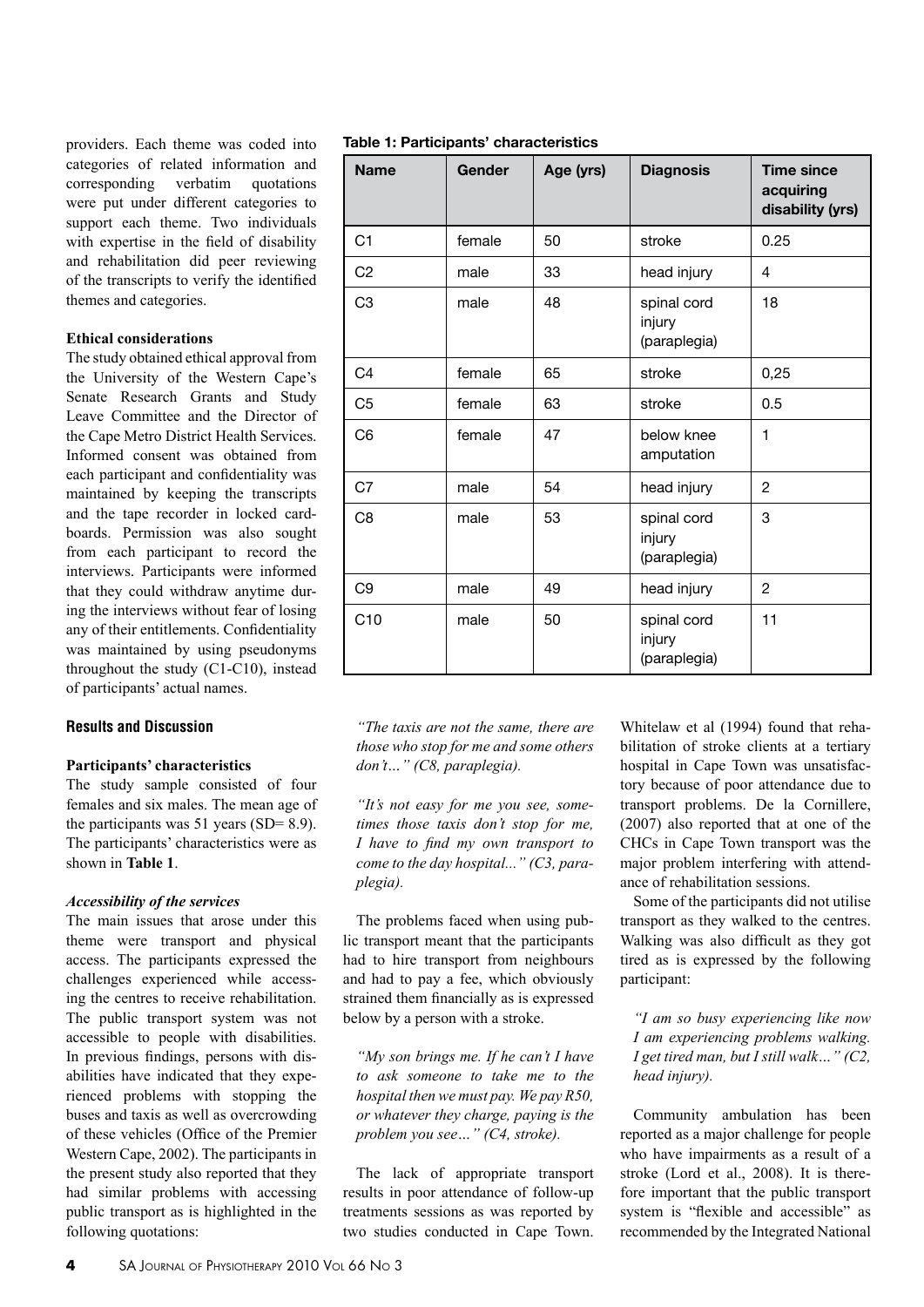Disability Strategy (Office of Deputy President, 1997:32). Accessible public transport will also help to enhance the livelihood of persons with disability by enabling them to access other services other than CHCs, like schools, shops, workplaces and recreational places.

Inaccessible physical environments have been reported in the literature to hinder service users in their receipt of adequate rehabilitation services (Rimmer et al., 2000, Levins et al., 2004). However, in the present study, physical access was reported to be generally good by the participants. One of them related;

*"Yeah at the gate there is no problem. Even moving around the clinic with my wheelchair, it is alright. It's ok I just pass through the doors and everywhere." (C3, paraplegia).*

The positive experiences in the present study could be due to the fact that the rehabilitation departments at the CHCs were built bearing in mind that they would service this group of people and therefore accessibility issues were taken into consideration. On the other hand, in the literature participants report on accessibility of a variety of places for example, private clinics and doctors' surgeries.

The only negative experience regarding physical accessibility was about the state of the toilets. One lady, with stroke who was using a wheelchair raised a strong complaint about the accessibility of the toilets.

*"I definitely think they should do something with the toilets. Sometimes I went to the toilets, the people struggle a lot. I think they can put like rails in the toilets for the disabled people so we can at least balance on that while we are moving. Sometimes we have to wait, there are two toilets and we have to wait. We need something to lean on. The space is also small in that toilet, it's not nice..." (C4, stroke).*

#### *Interaction of service providers with participants*

The participants in the present study experienced the attitudes of the service providers positively. When asked about their interaction with service providers, they mentioned that the service providers respected them, communicated well with them and supported them emotionally. These results confirm the findings by Crisp (2000) that service provider attitudes were a major issue that clients talked about when reporting their experiences of rehabilitation and health care. All the participants gave positive remarks about the way the service providers interacted with them and they kept on referring to these attitudes even when the interviewer asked about other aspects of rehabilitation. These results are however contrary to the findings in other studies (Crisp, 2000, Swain  $&$  French, 2001), which suggest that disabled people can experience their relationships with service providers as ineffectual, dehumanising and abusive. However, these two studies looked at different service providers including rehabilitation therapists, nurses and doctors. The positive attitudes of the physiotherapists and occupational therapists in the present study might be largely due to their experience of working with persons with physical disabilities as Budisch (2004) suggests that the more contact one has with persons with disability, the more familiar they become with disability and hence the more positive their attitudes become. Participants expressed the following with regards to their interaction with service providers:

*"They treat me well and they show respect. The physio people are caring and they understand what kind of person you are regarding disability..." (C6, below knee amputation).*

*"It is the second time seeing the OT but I always come to see the physio but they both treat me well..." (C1, stroke).*

*"Ah I must say the people at the physio and at the clinic have been nice towards me..." (C2, head injury).*

Although lack of care for emotional needs of service users was found to be common in studies reporting on rehabilitation experiences of persons with disability (Biggs, 2008, Hammel, 2007), the participants in the present study reported that the service providers took care of their emotional needs. Some of them said the following:

*"Yes they talk to me, what can I say? I mean they encourage me when I feel down..." (C5, stroke).*

*"When I just had the stroke I came here and she said to me when you feel like crying cry, don't keep it in because it will make you more frustrated..."(C1, stroke).*

The fact that the interviews were conducted within the premises where the clients were receiving the rehabilitation services could have been a major factor contributing to the participants giving positive responses regarding the service provider attitudes. Future research is recommended in which the clients will be interviewed in a neutral environment where they do not fear being heard by the service providers.

## *Client participation and involvement in rehabilitation*

The National Rehabilitation Policy in South Africa emphasises the need for direct involvement of persons with disabilities and their families in decisionmaking because they have first-hand experience of the impact of disability on their lives (DOH, 2000). Similar to findings in other studies (Payton et al., 1998, Lund, 2004), the participants in the present study had mixed feelings regarding their involvement in the rehabilitation sessions. Although they reported that the service providers involved them in their rehabilitation, some felt that the service providers implemented their treatment without providing any explanation to the client about the treatment procedures. The following statements relate to participation and involvement:

*"Yes the physio asked me since the first time I was here every time that I came I must tell her what I want to do and like now I told her I want to sweep and she gave me this thing to use with the broom..." (C1, stroke).*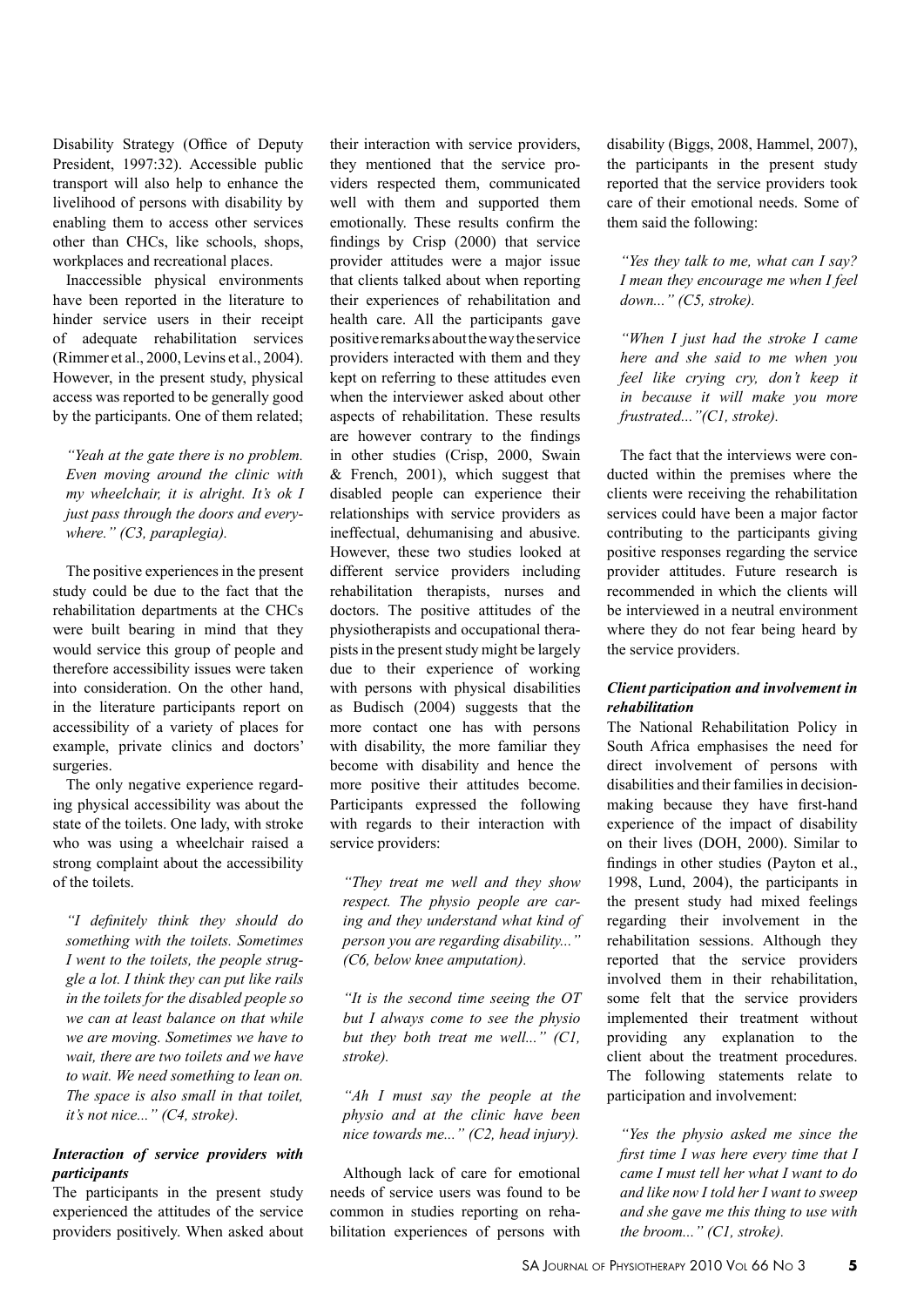*"No. It was her who asked me last week what was the thing that I would like to do most and she told me to write it down..."(C2, head injury).*

Despite the positive responses given above concerning service user involvement, it would not be easy from these results to discern their level of involvement in decision making since some of them made it clear that they would accept what the therapists offered because they believed that the therapists knew everything. For instance, one lady said,

*"No, you people have got the qualification, you people have got the knowledge about these things and I haven't got to ask. If I ask, I don't know what to ask because I don't know anything about the sickness and the hospital but you people know. I just do what they say." (C4, stroke).*

These findings were related to those reported by Wressle (2002), which showed that some elderly service users were not confident enough to ask questions and were not used to making demands on care, relying instead on the knowledge of the professionals. It is however, interesting to note that another study (Payton et al, 1998) discovered that although some service users do not appear to want to be involved, there is evidence that those who get involved are more satisfied with their health care experience and have better therapeutic outcomes.

Some of those who thought they were not being involved in the rehabilitation sessions said the following:

*"They just tell me what to do..." (C9, head injury).*

*"Sometimes they just do their own thing and I just tell them sorry but I don't know what you are doing now…" (C2, head injury).*

Although South African policy documents advocate for service users' active participation and involvement in rehabilitation (DOH, 2000) the results of the present study revealed that the service users are not aware of their right to participate in their rehabilitation. It is apparent from these results that in order for persons with disabilities to be involved in the rehabilitation programmes they need to be enlightened about their right to be involved and the importance of doing so. Empowerment of persons with physical disabilities through educational programmes is indicated to help them to feel free to express themselves during rehabilitation and not just accept what the therapist wants. This is especially important in cases where the former are not satisfied. This notion is supported by Lui and Mackenzie (1999) who in their study to investigate needs of stroke clients concluded that gaining knowledge helps the service users as a means of controlling their feelings of powerlessness.

## *Family/caregiver involvement in rehabilitation*

Only four of the participants had gone for rehabilitation to the CHCs with a caregiver or family member. They generally gave positive responses regarding family and caregiver involvement in rehabilitation especially as far as how to care for the participant at home was concerned. It was unfortunate though, that the persons with physical disabilities were the informants regarding family involvement and not the family members themselves. In previous studies, which looked at family involvement, feelings of stress and frustration have been reported by the family members due to lack of information regarding home programmes and transition from hospital to community care (Payton et al, 1998, Hare et al, 2006). Participants expressed the following:

*"Yes they explain to them (family), because even at home I must exercise especially when I am going to sleep. I must put some cushion under this leg and continue doing what we did while I was here..." (C6, below knee amputation).*

*"Yes they do, they even show them how they can help at home to do types of exercises. She would show you if you come with someone, they say "Come* 

*and see so that you can help at home, while she waits for the next appointment this is how it must be done and this is how you do it..." (C4, stroke).*

#### *Provision of information*

The participants in the present study reported that they received information regarding the nature of their disabilities. Some of them said the following:

*"Yeah, they told me I won't to be able to walk again due to the spinal cord injury, that's all they told me, the injury was very low at L1 level..." (C3, paraplegia).*

*"Yes they told me. I know. I know what a stroke entails…" (C5, stroke).*

They were however not provided with sufficient information regarding support services. This is consistent with previous findings (Schneider et al, 1999), in which rehabilitation service users in South Africa expressed their need for information regarding support groups, disability grants, vocational training and other support services available for them. They said the following:

*"No I was not told anything about my rights or support groups or anything. I don't know…" (C7, head injury).*

*"No, I don't know about those things but I am too shy to ask them..." (C1, stroke).*

When asked whether they would ask the service providers for information regarding their disabilities, it was apparent that most of the participants did not intend following up on gaining more knowledge about their disabilities. Four of the participants said they would not ask the therapists questions. As mentioned before, some of them believed that the therapists knew everything so they just had to follow what they were told without questioning.

Surprisingly, one of the participants who had said she was shy to ask questions asked the researcher about the disability grant, something that they should have asked the service providers. She said: